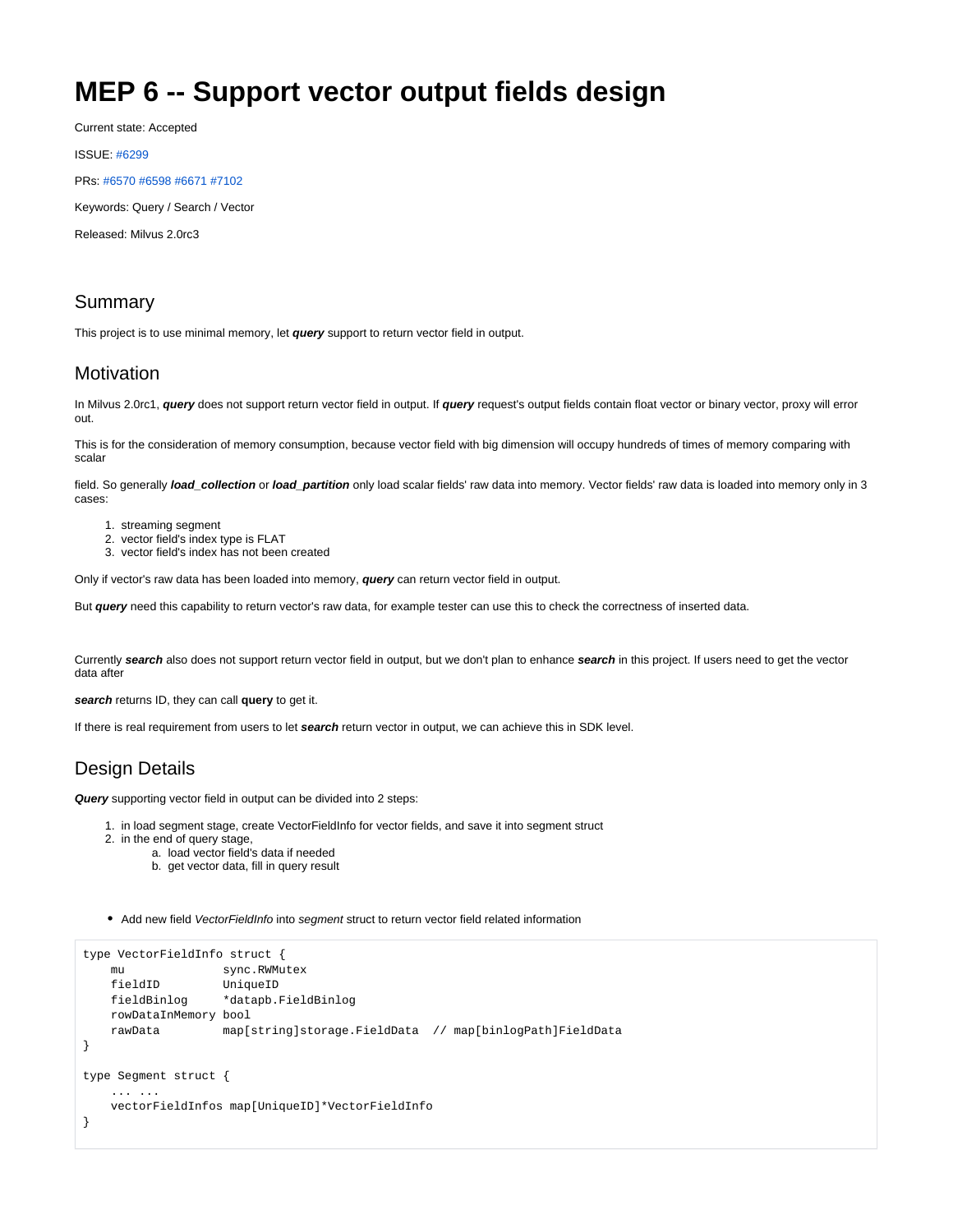#### • Add new interface in segment\_loader

```
// load vector field's data from info.fieldBinlog, save the raw data into info.rawData
func (loader *segmentLoader) loadSegmentVectorFieldData(info *VectorFieldInfo) error {
```
• Add new interface in query\_collection

```
// For vector output fields, load raw data from fieldBinlog if needed,
// get vector raw data via result.Offset from *VectorfieldInfo, then
// fill vector raw data into result
func (q *queryCollection) fillVectorFieldsData(segment *Segment, result *segcorepb.RetrieveResults) error
```
We also enhanced **query** to support wildcard in output fields.

- "\*" means all scalar fields
- "%" means all vector fields

For example, A/B are scalar fields, C/D are vector fields, duplicated fields are automatically removed.

- $\bullet$  output\_fields=["\*"] ==> [A,B]
- output\_fields=["%"] ==> [C,D]
- output\_fields=["\*","%"] ==> [A,B,C,D]
- output\_fields=["\*",A] ==> [A,B]
- output\_fields=["\*",C] ==> [A,B,C]

Original vector data storage public interface and struct

Public Interfaces. It may be discussed and changed in future.

```
type ChunkManager interface {
        GetPath(key string) (string, error)
        Write(key string, content []byte) error
        Exist(key string) bool
        Read(key string) ([]byte, error)
        ReadAt(key string, p []byte, off int64) (n int, err error)
}
```
A VectorFileManager implements FileManager interface and add a method to download vector file from remote and deserialize its content, finally save pure vector to local storage.



localChunkManager is responsible to local file manager. And can be implements with golang os library. The path of local chunk manager is config in **milvus .yaml** with key **storage.path**.

remoteChunkManager is responsible for cloud storage or remote server storage, and will be implemented with minio client now.

When the offset of vector is obtained, we can get origin vector data from local vector data file.

Get the vector the ID through the following process

1.Get segment's id size in each binlog and vector file names when load\_segment. The binlogs file will be sorted by file name's last id to guarantee the order is increasing. Suppose we get sizes are 300, 300, 400, 500.

2.Get the id offset in segment in C layer. Suppose we get an offset 700.